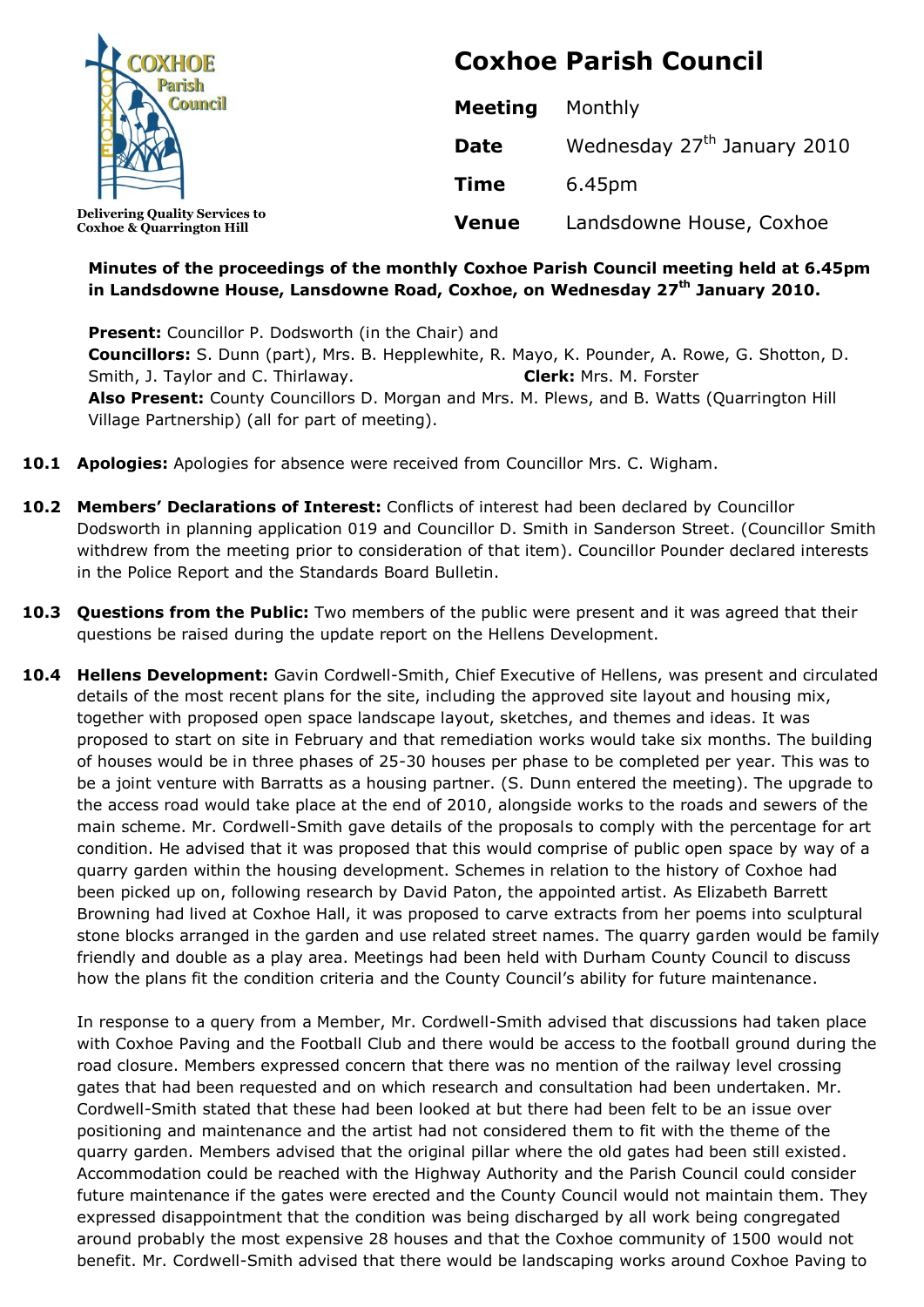soften the area's appearance and the County Council were against landscaping to the side of schemes as youths congregated in such areas. The area chosen would be overlooked by houses and was open for anyone to use.

Members conveyed concern that the suggestions of the community appeared to have been ignored, including the suggested links to Clarence Railway and the street names provided by the history group. Ms. Browning had only lived at Coxhoe for a couple of years and did not mean anything to the community. Mr. Cordwell-Smith advised that he was not aware that names had been passed on to the artist and he would look at these if they were provided to him. He added that it was proposed to have railway engines that had been used on the line stencilled into brickwork in the area. As the percentage for art condition had not yet been discharged, Members asked that Hellens reconsider the position, particularly in respect of the mock level crossing gates. Mr. Cordwell-Smith advised that he would consult with the County Council about adoption as the land was not owned by Hellens.

In response to queries, Mr. Cordwell-Smith advised that the site was restricted to 80 houses, there had been few enquiries in relation to the employment area of the site, and Hellens had never expressed an interest in purchasing the football field. He stated that there should not be a problem with regard to dirt on roads as there was to be little material movements on or off site as land was to be reused on site, there would be a dedicated compound on site, and there was no requirement for a wheel wash as there was no soil or clay on site. Hellens had a duty of care to ensure that dirt on the road did not occur and attribute to the potential for accidents and they would make sure that the road was kept clean. He asked that the Parish Council contact him if any problems were experienced once construction commenced.

A member of the public advised that he would have liked to see Coxhoe's heritage, including the use of the rail theme, being combined through materials rather than imagery, and that in his view any open space could be seen to benefit some residents more than others simply due to geography and location of the space. This was true of, for example, the Sensory Garden and people would walk to it if they wanted to. He added that more could, however, be done to make the outskirts of the development more visually pleasing. Mr. Cordwell-Smith advised that he would raise the issue of the width of the access road to Basic Cottages with the County Council, following this being raised by another member of the public, and that he would convey the Council's request that site traffic use the bypass rather than the villages. The Clerk added that she had written to Durham County Council and Premier Waste to ask that Heavy Goods Vehicles be restricted to 20mph whilst the diversions through Coxhoe were in place whilst the haul road was closed to enable sewage works to take place for the development. The Director of Risk Management had advised that as a result he had been in touch with Hellens to discuss the works and that Premier vehicles would restrict their speed to 20mph when travelling through the village and that the traffic calming measures would also ensure that the speed of vehicles was reduced.

**Resolved** That the information on street names and the level crossing gates be sent to Gavin Cordwell-Smith for him to take these matters into consideration for the development.

Mr. Cordwell-Smith and the members of the public left the meeting.

**10.5 Police Report (and report of meeting on anti-social behaviour):** Mark Ogilvie had been called away on Police business but had mentioned to a Member prior to leaving the meeting that whilst the Police Report for the period  $16<sup>th</sup>$  December 2009 to 24<sup>th</sup> January 2010 showed a burglary from Commercial Road West this should have been East. The report showed two burglaries, five reported incidents of criminal damage, three of theft, and eighty eight reported incidents of anti-social behaviour. Three of the main offenders had been identified and had signed up to Acceptable Behaviour Agreements. The Police had been present in Coxhoe the previous weekend and had carried out an alcohol seizure and been given the go ahead to undertake similar operations with six other people in and around Coxhoe. Not included in the report were windows that had been broken at the Florists on the Front Street. A Member stated that the Police should be able to take action on this as they had provided them with the name of the person responsible and also of a witness to the incident.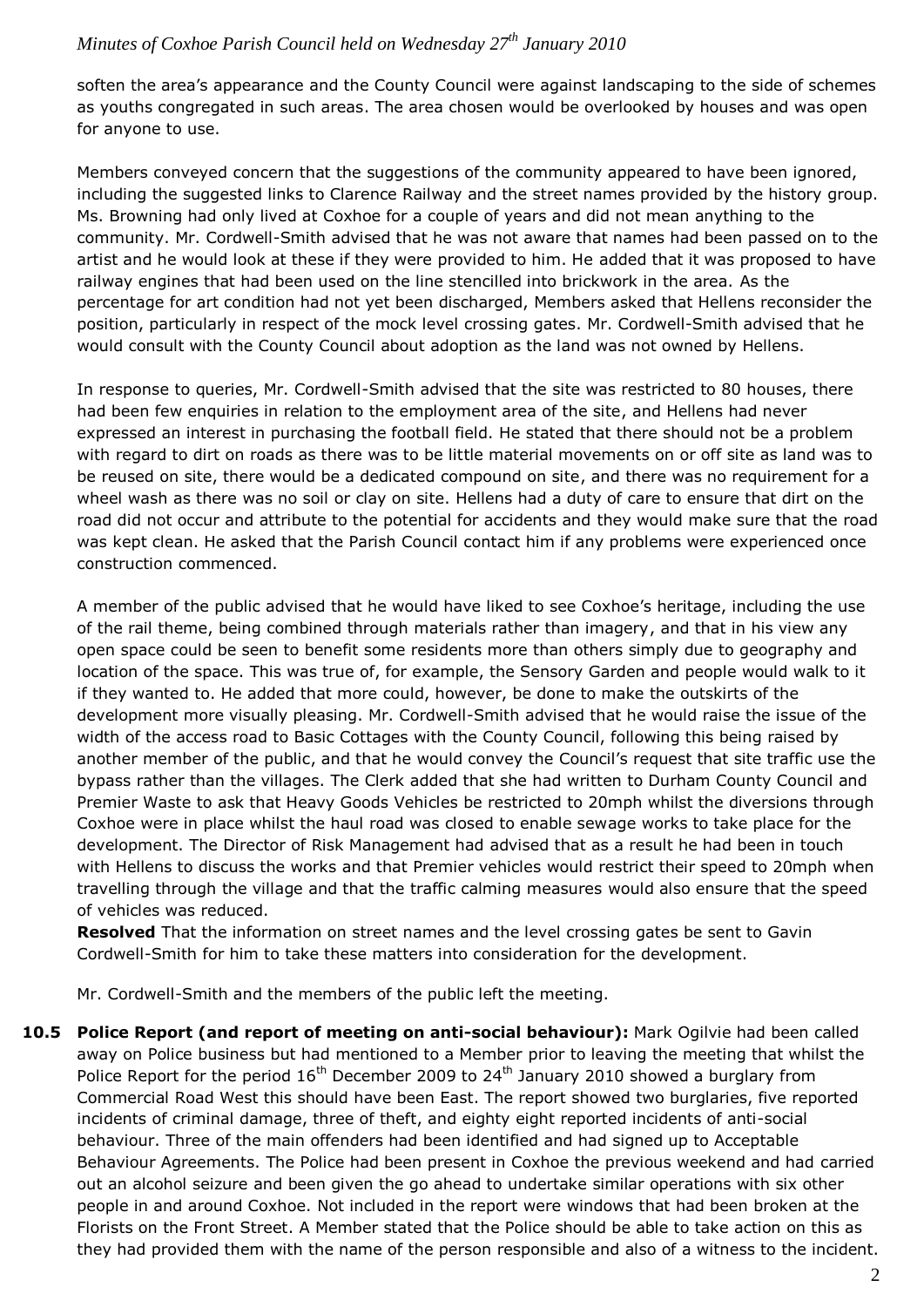Incidents relating to racial abuse of Alberto's staff had been reported but were not recorded. Members alluded to other incidents including an assault in Quarrington Hill (Councillor Pounder **declared an interest**); a scam of people pretending to be from the Water Board; and a van parking inappropriately at The Grove resulting in the Police serving notice due to two incidents of emergency vehicles not being able to gain access; which were also not on the report. Members referred to a safety hazard being caused by the pizza delivery vehicles double parking on the chevrons and obstructing the pedestrian crossing and asked that the Police ask them to park further down if unable to get outside the shop. It was suggested that photographs also be emailed to the County Councillor to take the matter up with the Highways Department.

The Clerk gave details of the meeting held  $18<sup>th</sup>$  January 2010 to discuss anti-social behaviour and the fear of crime in Coxhoe. The meeting had been attended by representatives of the Parish Council, Coxhoe Community Partnership, the Police, affected residents, Leisure Centre Management and Durham County Council by way of the Neighbourhood Warden (apologies had been received from the County Councillors and the Anti-Social Behaviour Officer). The problems had been outlined as occurring in the areas of the Park, and in particular the Sensory Garden and skatepark, Willow Court, Lansdowne Road, St. Mary's Church and the Front Street. They included residents being intimidated by gangs of youths, underage drinking, verbal abuse, peering in windows of elderly residents, bottles being broken and youths climbing on vehicles and breaking windows in the Front Street and spreading rubbish and waste from the Butcher's shop around the Churchyard. It had been considered that most activity was centred on Friday evenings, with youths drinking from 4.30 p.m. and bad behaviour mainly between 8.30 p.m. and midnight, but sometimes going on until 3.00 a.m. on a Saturday.

The Leisure Centre Manager had advised that youths who had misbehaved were excluded from the Centre and one offender had been taken to court which had shocked a few of the other youths. The Centre worked closely with youths, had daily activities and consulted them on youth sessions to keep them involved. They also employed CCTV to monitor activity in the area and report incidents as they were happening to the Police. All staff had been instructed to obtain crime numbers and report these to the Anti-Social Behaviour Officer and Neighbourhood Warden at the County Council. This had resulted in a decrease in incidents. The Neighbourhood Warden had offered to visit the butcher the day after the meeting to advise that the meat bins should be locked and chained or on his own land to prevent waste being spread in the Churchyard. He had added that the Wardens had been accredited to remove alcohol from youngsters and under the new structure at the County Council they should be more focussed on anti-social, rather than environmental, improvements.

The Police had advised that during the recent snowy weather there had been an upsurge in rowdy nuisance incidents but policing had been made more difficult due to health and safety issues of travelling to incidents and access for vehicles. It had been agreed that this was a quality of life issue that needed to be addressed and that residents needed to report all incidents in order that the true extent of the problem could be highlighted so that appropriate Police resources could be deployed. The Police were aware of one group (and particularly 3 individuals) who were causing the majority of the problems. They were taking this matter to a LMAP (Local Multi Agency Partnership) meeting to look at obtaining acceptable behaviour agreements. If the youths failed to sign the agreements or to adhere to them this would be used as evidence for anti-social behaviour orders or injunctions. The Police had also advised that they would remind the local shopkeepers of the over 21 scheme to help combat the problem of licensed premises selling alcohol for consumption by underage people and would put forward Coxhoe as a suggestion for test purchases to be carried out where premises could be given fixed penalties or lose their licences if they sold to underage customers. Shops could also be identified by the bar codes on the alcohol containers and the shop's CCTV checked to see who had purchased the items. It had also been suggested that the Police could submit an article to be published in the two village newsletters to publicise what the Police were doing about the problems being encountered, as well as advising responsibilities to parents. The Police added that they would ask the Crime Prevention Officer to carry out a survey through the County Council to look at improvements to the lighting at the Sensory Garden and would ask at the LMAP meeting whether there was any scope for detached youth work in Coxhoe. The issue of CCTV could potentially be looked at for funding by the AAP in future. The Police had reiterated that they would be at the problem areas at the critical times indicated whenever possible and would keep the Parish Council informed of action taken as much as they were able to. They would raise the problem with their superiors at the Police and ask for additional resources in the areas and at the times highlighted.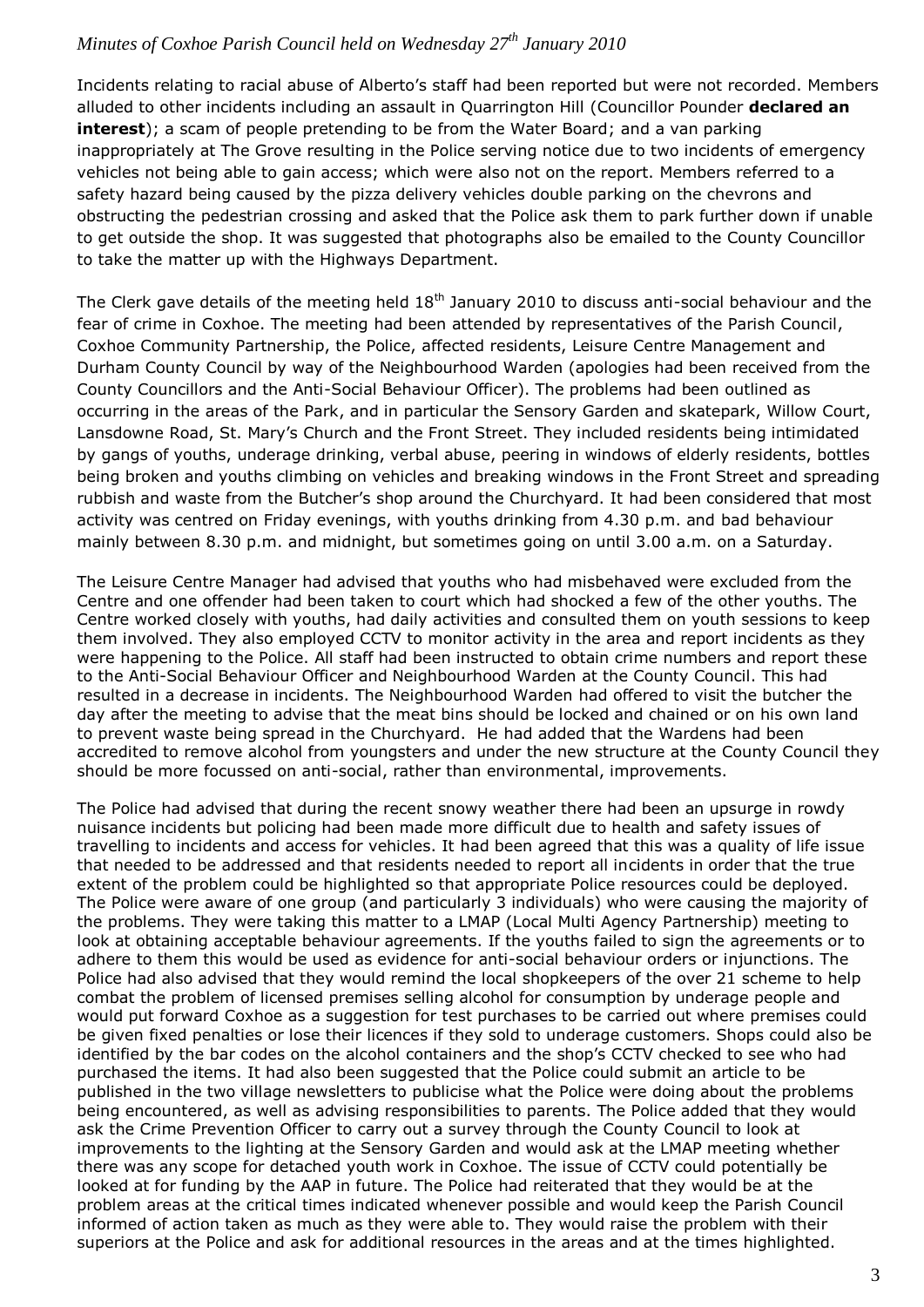Councillor Mrs. Plews entered the Parish Council meeting. Councillor Mrs. Hepplewhite had asked that an incident sheet be circulated in order that feedback could be obtained regarding incidents and this had been sent to all Parish Councillors. She reported that youth workers had tried to hold discussions with youths on a Friday evening in Coxhoe and the youths had been so drunk that she had been unable to glean anything with regard to their aspirations for activities. County Councillors added that they had funded the additional staffing required to manage the numbers interested in attending the popular youth club session at the Leisure Centre to the end of the year to prevent youths being turned away.

**Resolved** (i) That the Police Report be noted and displayed on the notice boards and the Chair take up the unrecorded issues with M. Ogilvie and ask that all reported incidents be included in the report; (ii) That the information regarding the meeting of  $18<sup>th</sup>$  January 2010 be noted and actions be taken as suggested by the various parties at the meeting.

#### **10.6 Minutes of Monthly Meeting** held 16<sup>th</sup> December 2009 had been circulated. **Resolved** That the minutes of the last monthly meeting held on 16<sup>th</sup> December 2009 be approved and signed as a true record.

**10.7 Matters of information:** The Clerk updated that she would contact the alternative provider with regard to **Clocks Remedial Work** as workload allowed. The fourth session of the **CILCA Mentoring Course** was scheduled for 17<sup>th</sup> February. With regard to the **rough land adjacent to the allotments at Quarrington Hill**, the Vice-Chair was looking into land ownership to ascertain the possibility of the Council procuring this to provide additional allotment sites. A Member indicated the location on the map provided at the meeting. He had been informed that one of the plotholders was also looking at acquiring this site and Members would be kept updated in this regard. Premier Waste had been asked to provide **ideas for reclamation projects** for the Joint Stocks Waste Disposal Site. Information from Premier had been circulated, including photographs of other reclaimed sites and a drawing of recreational aspects of the Birtley site which had been developed from discussions at the community liaison meetings. Premier had advised that they would discuss restoration with local residents at the liaison meetings to ensure a satisfactory scheme could be implemented. The Clerk had reiterated that there were two Parish Council representatives on that group and asked that Premier and the Members continue to keep the Parish Council informed and that if Premier were aware of any other projects that had been carried out to let the Council know so that ideas could be put forward via the Council's two representatives. On the **Medical Practice,** she had spoken to the GP Practice Manager to see if things were progressing and had been advised that they were chasing the PCT as things were moving slowly but everything was moving along. County Councillor Mrs. Plews added that she had met with the GP and the business case was being strengthened and everything was looking positive. The Clerk advised that no further response had yet been received from the County Council with regard to the policy on the replacement of **Wheelie Bins** and progress on this would be requested. It was hoped to get everyone together for the joint meeting to include discussion on the **Lighting to the Rear of St. Mary's Church** in February. On the **asset transfer** of Quarrington Hill allotment site, a response from the County Council had asked for plans for each of the three areas the Parish Council was interested in. These would be sent and further information submitted to Members on each. There had been no response from the County Council with regard to when **Traffic Calming at Quarrington Hill** would commence. County Councillor Morgan stated that this had been scheduled for December but delayed due to adverse weather. A site inspection had taken place in January and the works should commence in February. The County Council had not yet responded to the query regarding the **responsibility for the footpath at Quarry Road** and progress on this would be sought. The Clerk had contacted Joe Brain from the County Council again with regard to the **fencing repairs outside the tip** and he had advised on 19<sup>th</sup> January that he had put through another order for the works to be carried out within 7 days. A Member added that traffic lights were in situ so the works must be about to be undertaken. The Clerk stated that the connection boxes for the **Christmas lights** had now been completed and lights would be looked at in the new financial year. She had not yet enquired about the possibility of the **Memorial lights** being operational for one hour in the morning. A Member asked that a meeting be scheduled shortly to consider the review of planters etc. with the starting point being a cost for current services from the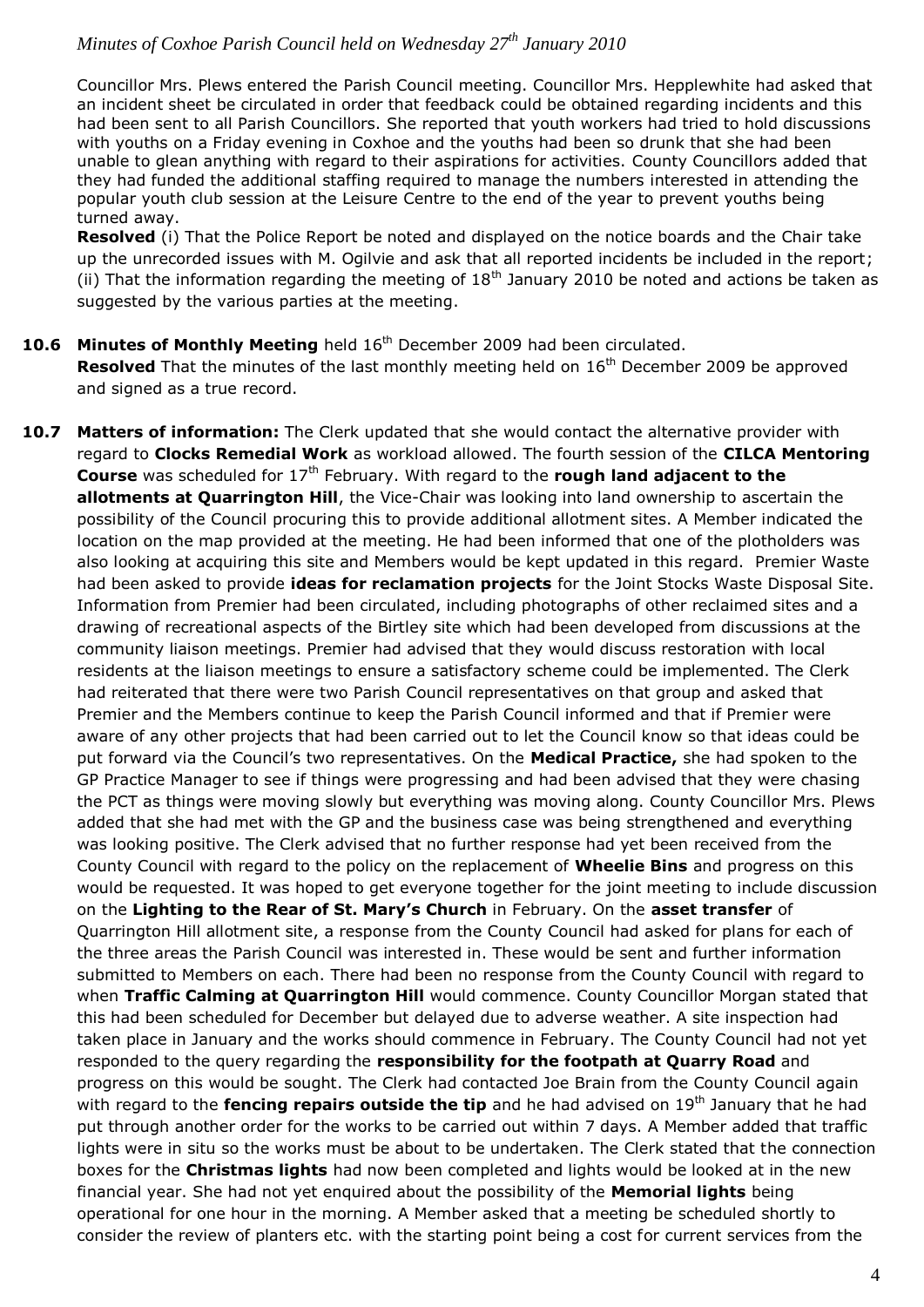current providers. The Clerk went on to advise that the **precept** letter and request form had been sent to the County Council within the deadline set. A further date had been arranged for the **County Training Partnership allotments course** due to numbers interested but this again coincided with the Parish Council meeting in March so she would request the written material. The response to the County Council on the **anti-social behaviour** issues to be raised with the Scrutiny Committee had been sent and the dog fouling areas had been raised with the Neighbourhood Warden. On the Noncompliance with the **No Entry Restriction at Cornforth Lane Roundabout** she had not yet contacted the Police about the possibility of the use of mobile residents' cameras to record motoring offences. She had written to the County Council in connection with the **planning application at Foxtons** but had not yet raised the other items mentioned with the Planning Enforcement Officer. A **letter and card of thanks** from the County of Durham School Benevolent Fund and Browns Close Residents' Association respectively for the donations made by the Parish Council had been circulated. **Resolved** That the information be noted, the outstanding resolutions be actioned and progress be requested on those issues raised with other parties.

- **10.8 Minutes of Annual Meeting** held 12<sup>th</sup> May 2009 had been circulated. Whilst these had been noted at the June meeting, they had not yet been approved and signed. **Resolved** That the minutes of the Annual Meeting held 12<sup>th</sup> May 2009 be approved and signed as a true record.
- **10.9 Health and Safety Issue at Coxhoe Front Street:** The Clerk advised Members that the situation of the paving stones outside the shops at the Front Street of Coxhoe lifting up due to the frost over the Christmas and New Year period had been reported as an urgent health and safety issue to the County Council as there had been quite a few reports of people tripping on the lifted pavements. The County Council had highlighted the worst areas by using traffic cones and advised that due to the amount of snow fall it had not been possible to completely remedy the situation immediately. They had advised 6<sup>th</sup> January that they would place signage to advise the public of the footpath hazard and that they would carry out appropriate works as soon as weather permitted. Some paving stones had been removed and replaced with tarmac, presumably as an interim measure. Thanks were conveyed to the County Council who had had a team out the very next day to inspect the area after the Clerk's contact. Members advised that this had been a country wide issue and that much of the paving had settled back without remedial work. Members asked that a section of tarmac between the traffic lights and the Red Lion Public House be looked at by the County Council as this had not settled. Members referred to works being carried out further down the village where traffic lights were in place prior to work commencing on a morning. County Councillor Morgan advised that a bollard was being replaced with a lockable one to allow access for the Church but prevent parking on the footway by delivery companies and that the traffic lights should be operational from 9.30 a.m. to 3.00 p.m. only. Members queried the works to commence at the bottom of Coxhoe and were advised that this was the Limestone Links project.

**Resolved** That the information be noted and the further area of raised paving highlighted be drawn to the attention of the County Council.

**10.10 Insurance Review:** The Clerk had met with the Council's insurers, Zurich Municipal, to carry out a review against current needs and assets. As a result, changes had been made to the All Risks Section of the policy with effect from  $11<sup>th</sup>$  December 2009 to increase the photocopier sum insured; add the two speed visors; increase the entrance signs sum insured; and change the description of the laptop to include the printer. The additional premium was £48.80. Members discussed whether to add Libel and Slander Cover to the policy with a limit of indemnity of £25,000 at a cost of £52.50. They considered that they were community representatives and should be respectful and that the amount quoted could be better spent on improving amenities in the village. The additional cover should not, therefore, be required.

**Resolved** (i) That the amendments and expenditure be authorised; (ii) That Libel and Slander cover not be added to the policy.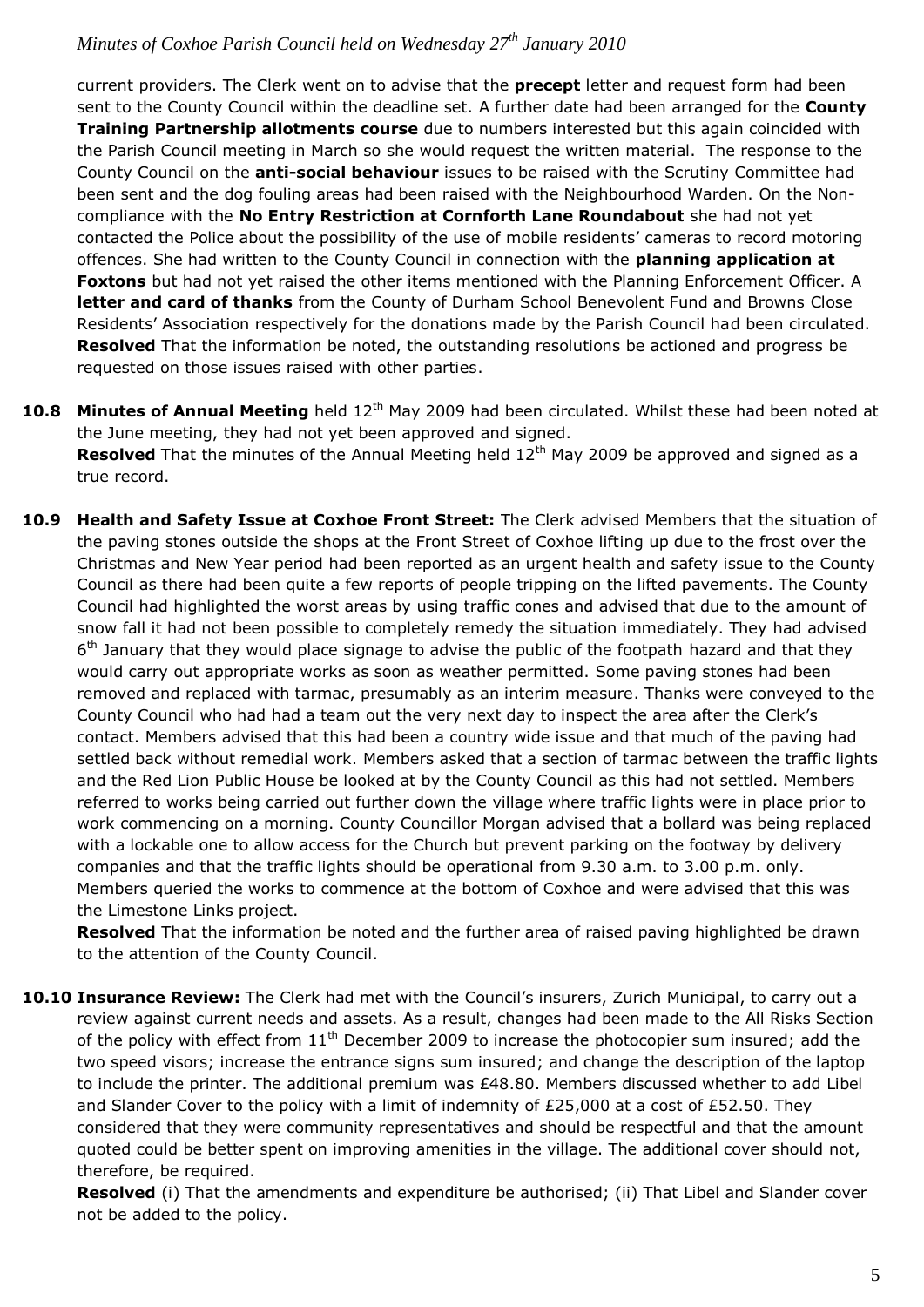10.11 Speed Visors: The Clerk had written to the County Council to advise that the rotation frequency for the visors had been agreed at three times per year to fit in with their schedule of works to minimise costs. She had asked them to confirm charges for that and had again asked for their assistance in the provision of costs for the pole that the Parish Council was to pay for at Coxhoe. She had reminded the County Council that it had been stated that it had previously been agreed to have the ability to have four positions for Coxhoe and four for Quarrington Hill and for the County Council to pay for their pole at Coxhoe to have power. The County Councillors advised that the North bound pole would be provided with power at no cost to the Parish Council and the works were ordered. The Parish Council had embraced a highway issue as a local council and this should be held up as good practice to other neighbouring authorities. Members discussed how best to move forward with regard to the problems being experienced in finding out the location, size and costs of the area to be reinstated to allow the South bound pole at Coxhoe to be powered, as both the Clerk and Gerry Jones at the County Council had drawn a blank with their enquiries with NEDL. The County Councillor advised that Gerry Jones was the best contact and to continue to chase progress with him.

**Resolved** (i) That the information relating to the North bound pole at Coxhoe be noted; (ii) That the Clerk continue with efforts to ascertain the costs for having power provided to the South bound pole at Coxhoe.

#### **10.12 Correspondence:**

#### 10.12.1 **Durham County Council:**

- **a) EDRC AAP Local Councils Committee –** The agenda for 19<sup>th</sup> January and minutes of 17<sup>th</sup> November had been circulated. Councillor Mrs. Hepplewhite and the Clerk had submitted apologies. Councillor Pounder had attended and updated Members that concern had been expressed at the lack of attendance and lack of reports by the AAP Board representative and AAP Co-ordinator (and lack of response to requests for information in the latter case) at these meetings. Gillian Fortune from CAVOS had attended and advised that their function was to point voluntary groups in the direction of funding. It was suggested that Julie Taylor of CVS should be asked to contact voluntary organisations operating in the Coxhoe area to advise them that CVS could help them to raise money. Members expressed concern that at a meeting in connection with funding applications to the AAP, it had been agreed to approve some and allow some to be determined by members of the public. The public had turned up en masse and had their applications approved. Coxhoe had been successful with Limestone Links and a couple of other projects but not for funding Saturday night activities for youths. A Member considered that the system for circulating information could be improved and the AAPs should be encouraged to send information to Parish and Town Councils who could forward it to local groups. The County Councillors advised that Coxhoe had been very successful in obtaining funding and that it was anticipated that money would be found for the Saturday activities and the skate park. A training day was to be held to look at how things could be done better with regard to AAPs, including looking at improvements to appraisals, funding, minutes etc. and Forum and Board meetings were open to the public so they were able to get the information. **Resolved** That the information be noted
- **b) <b>EDRC AAP Board** the agenda for 20<sup>th</sup> January and minutes of 24<sup>th</sup> November had been circulated. Councillor Pounder had attended and updated Members that the possibility of having smart cars or bicycles for the Police funded by the AAP had been discussed but some had considered that this and street lighting were matters for the Police and County Council to fund respectively. Concern had been expressed with regard to the voting system and assessment of applications for funding, and a lack of information on the applications. Some attendees had considered that a presentation by applicants would assist this. A Member at the Parish Council meeting suggested that it would be helpful for the County Councillors to provide local feedback in the village newsletters on things happening in the County, for example AAP and other County matters that had an effect on Coxhoe Parish, including any funding that may be available.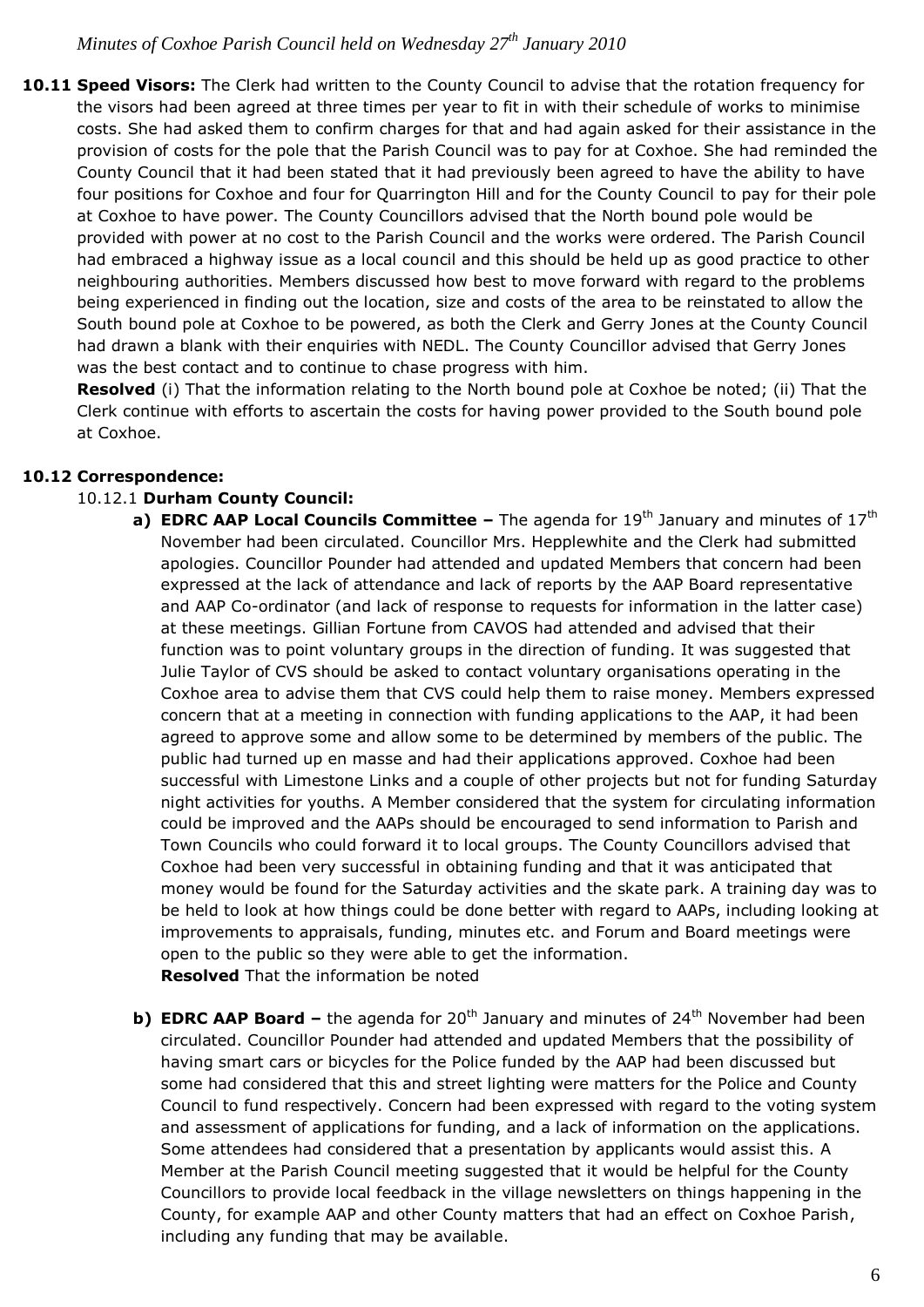**Resolved** That the information be noted and the County Councillors be afforded the opportunity of feeding local information to the residents of Coxhoe and Quarrington Hill by way of a regular article in the village newsletters.

- **c) Temporary Road Closure Unclassified Commercial Road East –** details had been circulated of the closure for 9 weeks from  $1<sup>st</sup>$  February 2010 to enable the sewer diversion works for Hellens Development to take place. **Resolved** That the information be noted.
- **d) Temporary Public Footpath Closures Sedgefield to Metal Bridge -** had been notified, five of which were in the Coxhoe Parish. This was to enable electricity supply upgrade works to be carried out between  $1<sup>st</sup>$  February and  $31<sup>st</sup>$  July. **Resolved** That the information be noted.
- **e) Health Improvement Plan Consultation Events -** were to be held in January and February throughout the County to consult on a vision to address health inequalities and improve health in the County, details of which had been circulated. **Resolved** That the information be noted.

#### 10.12.2 **County Durham Association of Local Councils (CDALC):**

- **f) NALC E-Bulletin**  the latest briefing had been circulated. **Resolved** That the information be noted.
- **g) Standards for England Bulletin** for December 2009 had been circulated. Councillor Pounder **declared an interest**, advising that he wished to speak generally in this connection. He gave details of the procedure set out for assessment of complaints against Parish and Town Councillors. He expressed concern that this did not allow a response by the Councillor to the complaint until a full hearing was agreed (if considered necessary) and Councillors were not provided with details of the complaint until that point. A further concern was that a suggestion was included in the Bulletin that local councils pay towards investigation of such complaints. Should vexatious or repeated complaints be received this may be very expensive to investigate, regardless that there may be no substance to the complaints. It was stated that this was a suggestion that had been put forward by a delegate for discussion at a break out session at the Standards Board Annual Assembly. The Bulletin advised that delegates had suggested a number of changes to the local standards framework and whilst the suggestions were valued, many clearly needed further evaluation before a decision could be taken whether to make any changes. Should this suggestion be moved forward at all, it was likely that there would be major opposition from local councils and it may also require a change in legislation before local councils could be forced to contribute monetarily.

**Resolved** That the information be noted and the Clerk be instructed to refer the concerns highlighted to the Standards Board.

- **h) Durham Association News –** December 2009 had been circulated. This included details of the Signing Ceremony which had taken place at County Hall on  $16<sup>th</sup>$  January to mark the launch of the County Durham Local Councils Charter. The Parish Council had received an invitation for Chairman or Clerk. The Chairman had been unable to attend the ceremony but the Clerk had attended and would submit an article to the next village newsletters. Copies of the Charter had been circulated. **Resolved** That the information be noted.
- **i) Buckingham Palace Garden Party** The Association had asked Parish and Town Councils to submit nominations to be entered into a draw for four places at the Party in July.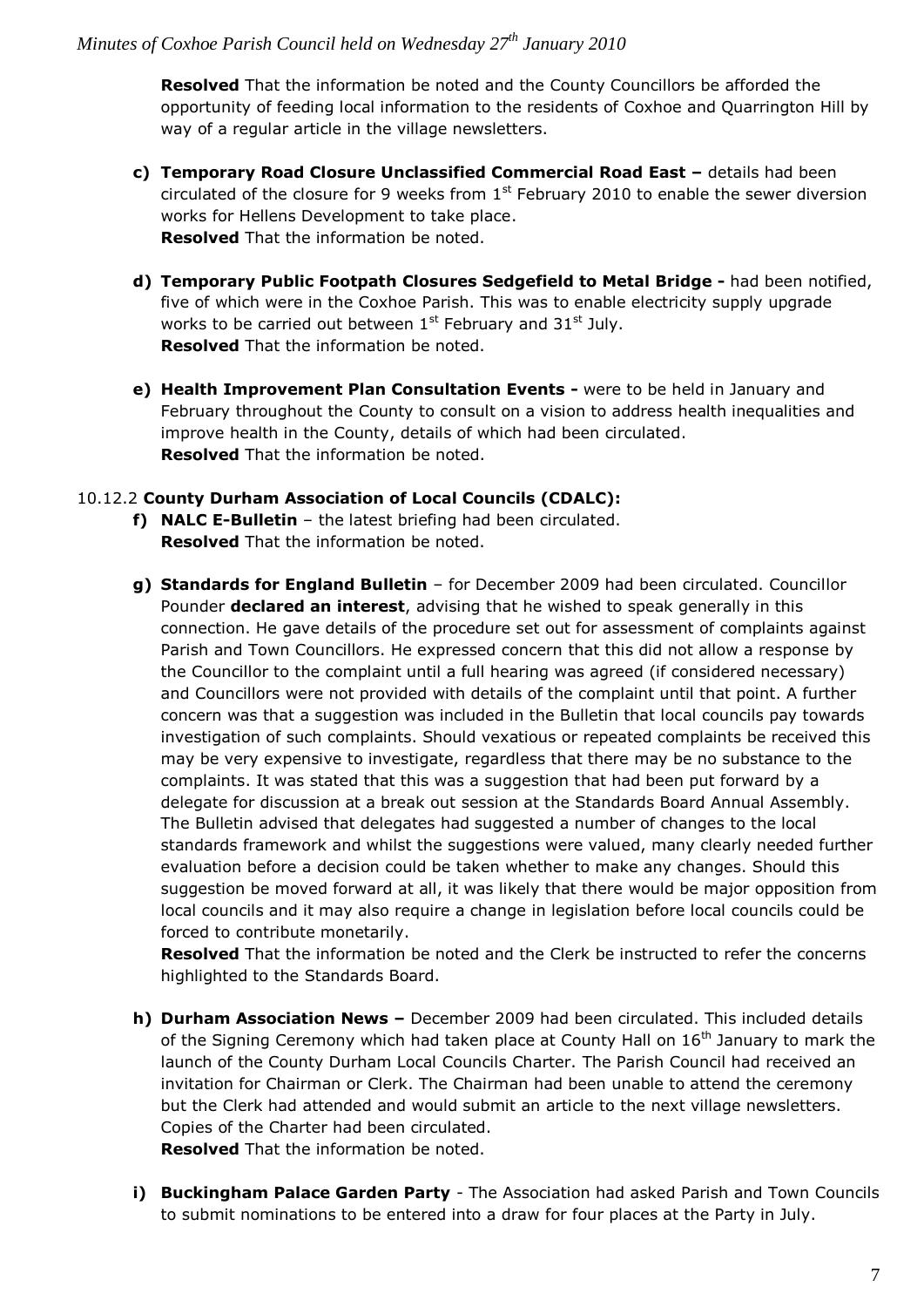**Resolved** That Councillor P. Dodsworth (accompanied by his wife) be nominated for entry to the County draw for places at the Garden Party.

- **j) County Training Partnership** had advised of a **Clerks Foundation Course** to be held in Great Aycliffe on 25<sup>th</sup> February. **Resolved** That the Clerk be authorised to attend the course at a cost of £27.
- **k) Update on 2010/2011 Pay Offer** An additional item received from CDALC after the agenda had been sent out had been circulated to update members on the current position that Council employers had announced that an **annual pay rise** could not be awarded. **Resolved** That the information be noted.

#### 10.12.3 **Other Correspondence**

**l) National Association of Local Councils Local Council Awards –** Nominations were required by  $31<sup>st</sup>$  March.

**Resolved** That the information be noted.

**m) St. Andrew's Methodist Church -** An additional item had been circulated after the agenda had been sent that needed consideration prior to the next meeting due to the timescale for the works. The Church had applied for funding for landscaping works to the rear and side of the Church but as the area to the rear was landlocked they would like permission from the Parish Council to access the area via Parish Council owned grazing land currently leased to Mr. Robinson. The Church had checked that Mr. Robinson could make other arrangements for his horse for the period required which was likely to be the first 3 weeks in March. Members suggested that a high fence may deter youths form climbing onto the area once cleared.

**Resolved** That St. Andrew's Church be granted permission to access the area stated via Parish Council owned land for the purpose of the works set out.

**10.13 Coxhoe Community Partnership:** A joint meeting would be arranged in February to discuss street furniture in the Front Street and lighting and improvements to St. Mary's Church yard as previously agreed. County Councillor Morgan advised that the County Council would be providing heavy duty columns in the Front Street that had hanging basket brackets and fixtures for Christmas decorations. Confirmation had been provided that the Parish Council would be responsible for the baskets and decorations once installed and the Councillor thanked the Clerk for her expediency in this matter. Two of the columns would be capable of having portable Closed Circuit Television cameras attached and consultation was ongoing with the Police as to the best places to site these for maximum surveillance and minimum disruption to traffic during installation. The Chair stated that this was great progress and thanked the County Councillors for their work in this regard.

The Clerk advised that the Parish Council had not received any further communications from the County Council regarding the requests for the litter bin and litter picking in the Living Churchyard, the provision of computer classes in Coxhoe, and the development of a website for the Parish Council and would chase progress on these as time allowed. Councillor Mrs. Hepplewhite had advised that there were six people interested in the computer classes to date. The Leisure Centre Manager had confirmed at the joint meeting to discuss anti-social behaviour on  $18<sup>th</sup>$  January that a system was adhered to regarding the reporting of incidents. The agenda for the Partnership meeting of  $6<sup>th</sup>$ January had been circulated but the meeting had been cancelled due to the heating break down at Landsdowne House. The Youth Room Partnership agenda for  $21<sup>st</sup>$  January and minutes of 3<sup>rd</sup> December had been circulated, as well as a projects update at 25<sup>th</sup> January 2010.

Councillor Mrs. Hepplewhite updated that the designs were in place for the Living Churchyard; Memorial Garden lights were to be adjusted for a better effect; agreement was being sought for £7k remaining in the budget to be used for improvements to the Memorial; there was a shortfall of £2364.50 for the Village Hall internal doors, and an overall deficit of £999.17 once side doors were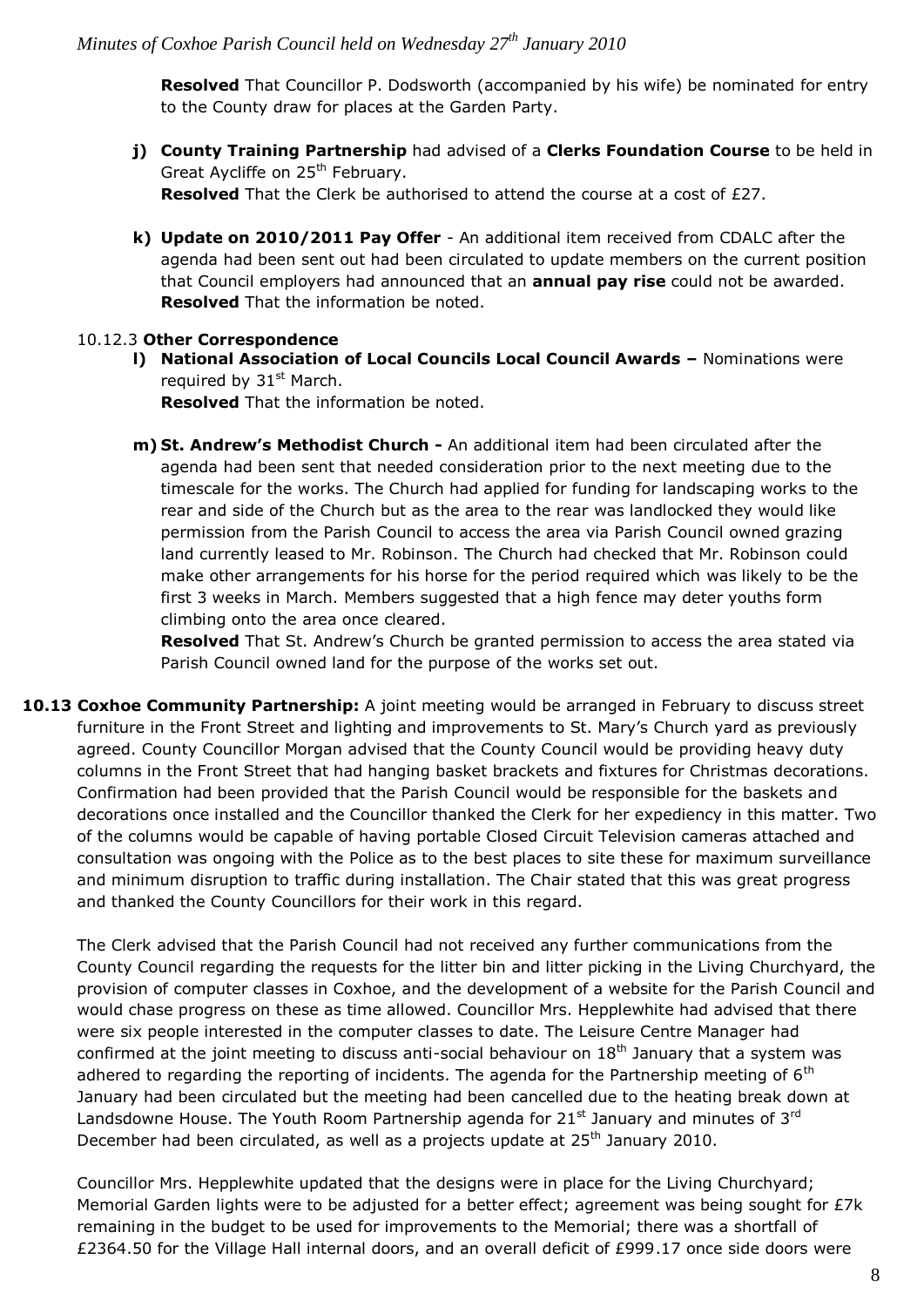added and if an application for Coalfield Regeneration Trust funding was successful; and articles for the Coxhoe Chronicle were required by mid February. She updated Members on the details set out relating to Cycle Routes – Stage 2, 3 and the final stage; and on the Youth Room Partnership and current activities, advising that it was hoped to provide junior sessions in future to provide continuity. She asked that the County Councillors investigate whether the County Council had an "empty houses officer" and invite them to the joint walkabout meeting if there was one. County Councillor Mrs. Plews advised, however, that the issue of empty houses had been discussed at the County Council that day and was being dealt with.

**Resolved** (i) That the information be noted and responses be awaited from the County Council with regard to litter picking and provision of a litter bin in the Living Churchyard, computer classes in Coxhoe, and assistance with development of a new Parish Council website; (ii) that the meeting to discuss street furniture with the Community Partnership be linked to the meeting in connection with lighting to the rear of St. Mary's Church and be arranged for February 2010.

- **10.14 Quarrington Hill Village Partnership:** The agenda for 25<sup>th</sup> January and minutes of 30<sup>th</sup> November had been circulated. Bob Watts, the Chairman of the Partnership, was present and updated that Neil Sleeman of Platinum Physiotherapy Personal Training had submitted a presentation at the Partnership meeting and the Partnership would help in any way possible. He was targeting over 40s suffering lower back pain and carrying out sessions at the Leisure Centre for  $£15$  for an eight week course which was mainly NHS funded and included a free exercise ball. The newsletter would include an article to advertise this. The youth group had completed their rock climbing course and this had been a great success. Youth leaders were applying for funding for further equipment including screens. The play park lease was almost ready to sign and had been sent to the insurance company by the solicitors to make sure that there was no additional indemnity that the Partnership was not aware of. **Resolved** That the information be noted.
- **10.15 Crowtrees Heritage Group**: The agenda for 14<sup>th</sup> January and minutes of 26<sup>th</sup> November had been circulated.

**Resolved** That the information be noted.

- **10.16 Tarmac Liaison Group:** A meeting in December had been attended by Councillor Pounder who provided an operational update and advised that the Cold Knuckles Quarry application had reached fruition and there was to be a biodiversity day on 19<sup>th</sup> February. **Resolved** That the information be noted.
- 10.17 Web Statistics: had been circulated for the period 21st December 2009 to 25<sup>th</sup> January 2010. **Resolved** That the information be noted.

# **10.18 Finance:**

10.18.1 **Budget Update:** An account summary had been circulated that showed income and expenditure for the year and current balances reconciled against the latest bank statements. Details were circulated of the budget for 2009/2010, with income and expenditure and the variance against each budget heading to the end of December and the Clerk went through the budgetary comparison information in detail. Central Services was still an area of concern due to unanticipated expenditure and some budget allocations being underestimated. Smaller areas that may be overspent at the end of the year were projects and valuation fees. Looking at the variance at the third quarter and known committed expenditure, balances overall were about even when forecast to the end of the year. The position during the month had been assisted by winter seasonal spending reductions and receipt of the second quarter's VAT reclaim. The third quarter would be done during January to assist the position further and bring these completely up to date. The Chair added that NEDL had sent a cheque for a wayleave agreement backdated for six years to a previous Clerk's address and this had been passed to him for onward transmission to the present Clerk for banking. This would also mean a receipt of  $E82$  per annum for future years. A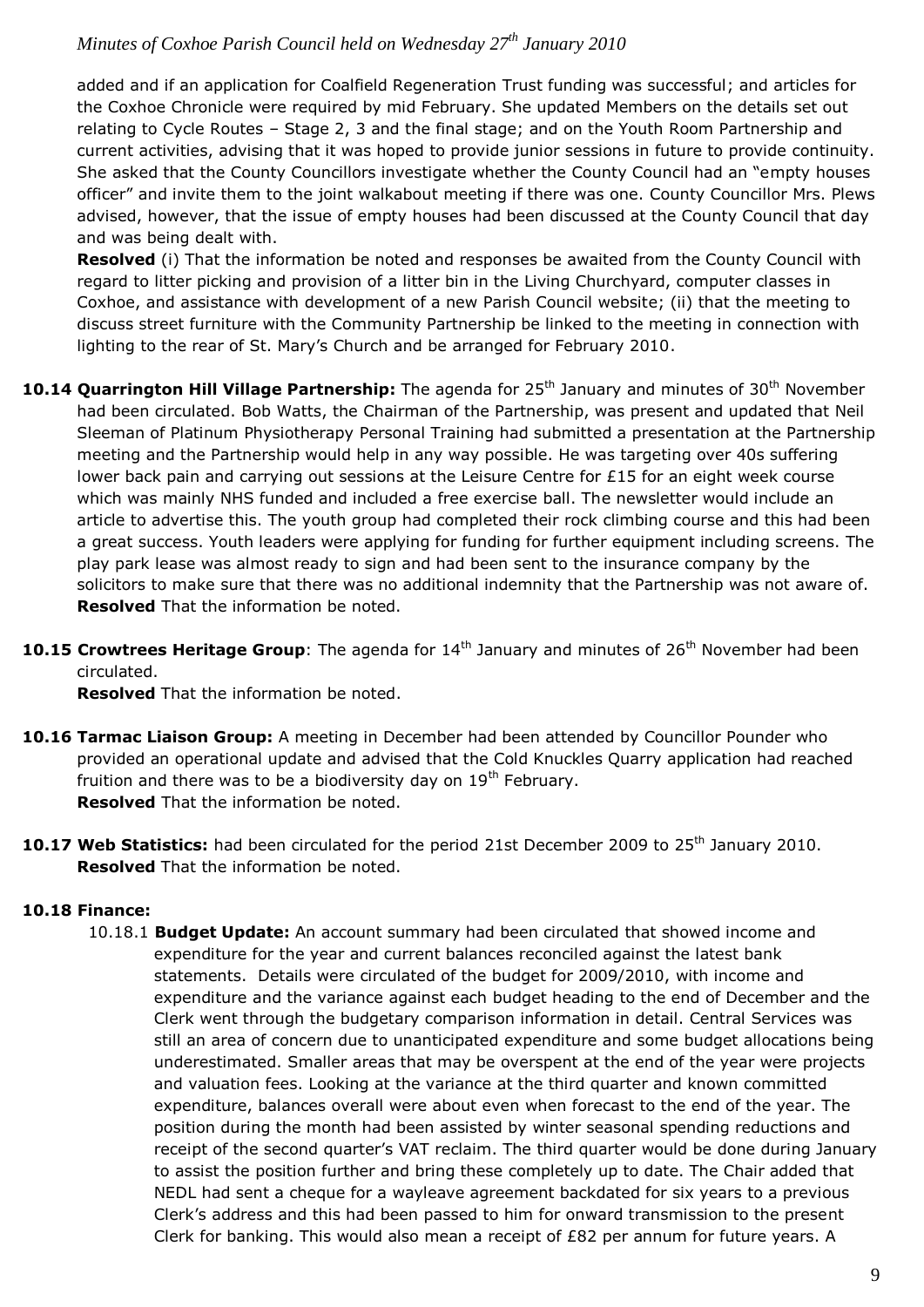Member requested that the Parish Council purchase water jugs and glasses for use at meetings. B. Watts left the meeting.

 **Resolved** That the information be noted and the Clerk be authorised to purchase water jugs and glasses for use at meetings.

10.18.2 **Accounts for payment** – Details of financial payments required for the month had been circulated, together with the month end bank balances figure after the expenditure. **Resolved** That all payments presented be signed and paid:

| <b>Creditor</b>      | Reason                                       |        |
|----------------------|----------------------------------------------|--------|
| <b>Viking Direct</b> | <b>Printer Cartridges</b>                    | 105.60 |
| Northumbrian Water   | Supply to Quarrington Hill Allotments        | 84.86  |
| <b>CDALC</b>         | <b>CILCA Mentoring Course</b>                | 170.00 |
| Zurich Insurance Co. | Premium for Additional Items added to policy | 48.80  |
| 3 Mobile             | Broadband & Mobile December                  | 32.25  |
| M. Forster           | Clerk Salary and postage                     |        |

**10.19 Planning Applications:** County Councillors advised that they would continue to lobby for the streets on the Hellens Development to be named in accordance with the lost street names that they had passed on from the Coxhoe History Group to the relevant Officer and to have the mock level crossing gates installed. County Councillors Morgan and Mrs. Plews then left the meeting. Parish Councillors commended the brilliant job undertaken by the County Councillors and agreed that the Chairman write to express the Parish Council's gratitude in this respect. Details had been circulated of planning applications that had been determined under delegated authority from  $21^{st}$  December 2009 to  $26^{th}$ January 2010 and of applications received since the last meeting. An extension of the deadline for consultation had been requested from the County Council for application 991 Erection of Detached Two Storey Dwelling with Attic Accommodation including provision of 2 vehicular parking spaces for existing dwellings at Land to Rear of 15 and 16 Front Street East in view of a number of comments received from Members. These included that if a back street application were to be approved it would create an inappropriate and unacceptable precedent and that previous applications had been rejected up The Avenue and Co-Operative Terrace; that whilst the application was next to a detached house built next to the Village Hall, the existing dwelling next to the Village Hall had been approved because it had a partial open aspect to the frontage and so did not create a precedent for back of terrace development; a previous application for building at the back of the first terrace opposite the bus stand had been refused for the size of the area and this may be refused and encourage objections from the residents in Petterson Dale for similar grounds; and other applications had been refused at application and appeal stages and the Parish Council should object to such developments. Members reiterated that backland development should not be supported and that the application should also be objected to on the grounds of highway safety as the access / egress was too tight. It was questioned whether there may be insufficient car parking spaces for such a development in the area and that this would exacerbate the highway safety further. It was considered that this would create an unacceptable backland precedent that would adversely affect the character and appearance of the area and should be objected to. **Councillor P. Dodsworth declared an interest** in application ref 019 for a Change of Use and Conversion of Office / Training Centre Building to a five Bedroom Dwelling at Station Road East and took no part in the discussion or decision on that item, Councillor Dunn taking the Chair during its consideration.

**Resolved** (i) That the Chairman of the Parish Council write on behalf of the Parish Council to express gratitude for the excellent work undertaken by the County Councillors for the area; (ii) That the information on delegated authority decisions be noted; (iii) That the information on planning applications 947 at Petterson Dale and 019 at Station Road East be noted; (iv) That with regard to application 991 for a detached two storey dwelling at land to rear of Front Street East, the Clerk advise the County Council of the Parish Council's objections and ask that they be taken into consideration in determining the application.